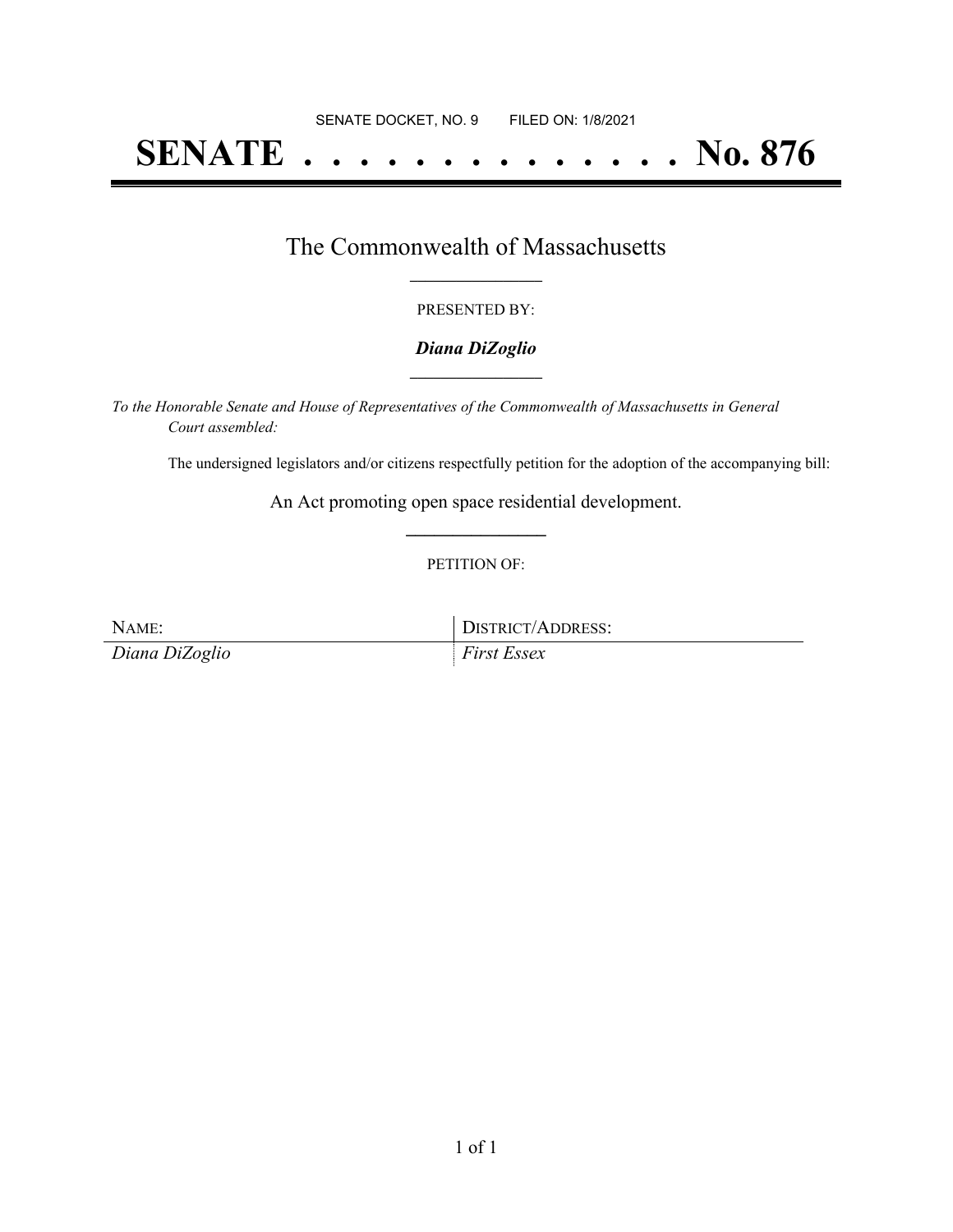## **SENATE . . . . . . . . . . . . . . No. 876**

By Ms. DiZoglio, a petition (accompanied by bill, Senate, No. 876) of Diana DiZoglio for legislation to promote open space residential development. Housing.

#### [SIMILAR MATTER FILED IN PREVIOUS SESSION SEE SENATE, NO. *82* OF 2019-2020.]

## The Commonwealth of Massachusetts

**In the One Hundred and Ninety-Second General Court (2021-2022) \_\_\_\_\_\_\_\_\_\_\_\_\_\_\_**

**\_\_\_\_\_\_\_\_\_\_\_\_\_\_\_**

An Act promoting open space residential development.

Be it enacted by the Senate and House of Representatives in General Court assembled, and by the authority *of the same, as follows:*

1 SECTION 1. Section 3 of chapter 40A of the General Laws, as appearing in the 2014

2 Official Edition, is hereby amended by inserting after the ninth paragraph the following

3 paragraph:—

 No zoning ordinance or by-law shall prohibit or unreasonably regulate the use of land for open space residential development in any district zoned for residential use. For the purposes of the section, the term "open space residential development" shall be as defined in section 9. SECTION 2. Section 9 of chapter 40A of the General Laws, as appearing in the 2014 Official Edition, is hereby amended by striking out, in line 33, the word "cluster" and inserting in place thereof the following:— open space residential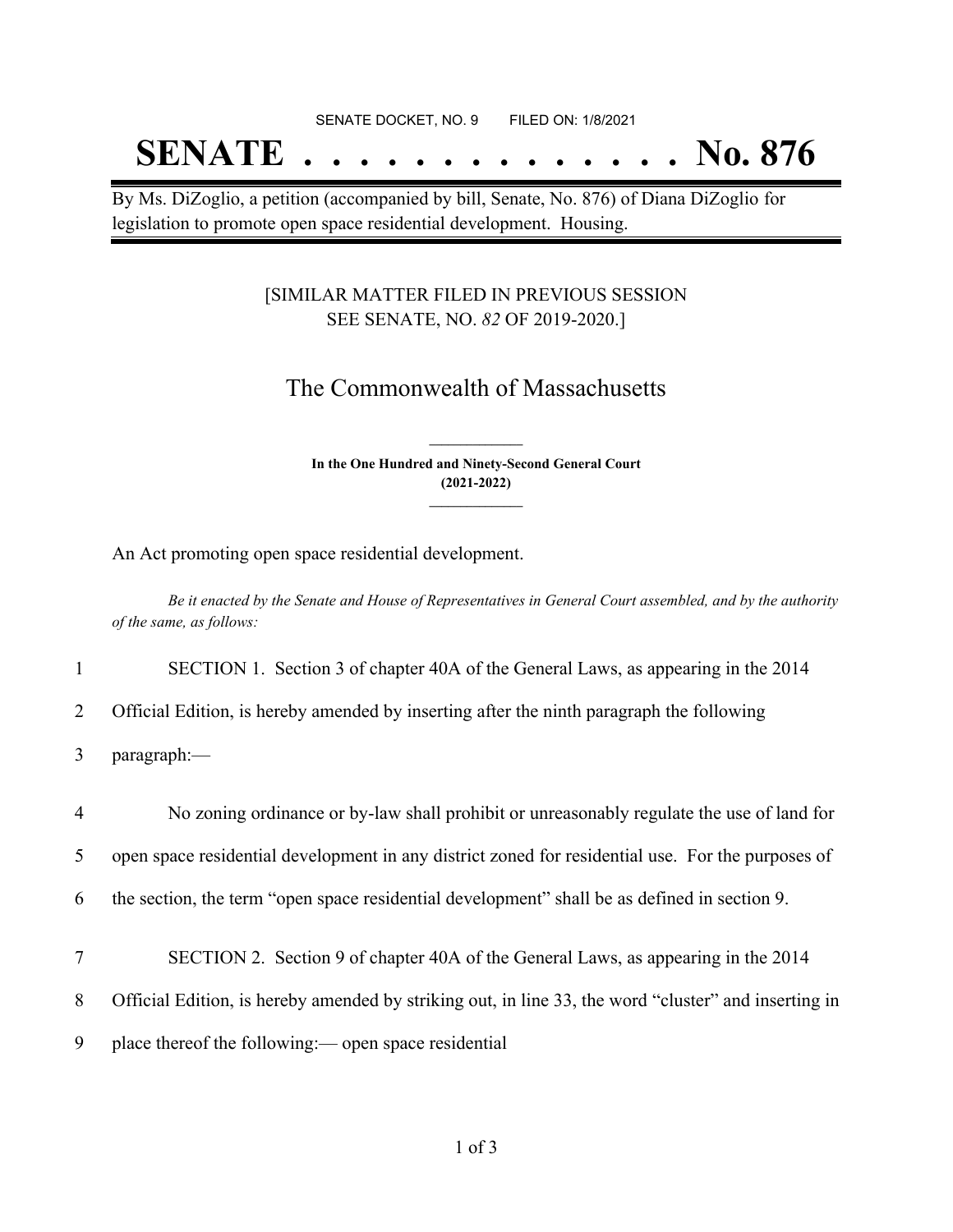SECTION 3. Section 9 of chapter 40A of the General Laws, as so appearing, is hereby amended by striking out, in line 37, the word "cluster" and inserting in place thereof the following:— open space residential

 SECTION 4. Section 9 of chapter 40A of the General Laws, as so appearing, is hereby amended by striking out the seventh paragraph and inserting in place thereof the following paragraph:—

 "Open space residential development" means a residential development in which the buildings and accessory uses are clustered together into one or more groups separated from adjacent property and other groups within the development by intervening open land. An open space residential development shall be permitted only on a plot of land of such minimum size as a zoning ordinance or by-law may specify which is divided into building lots with dimensional control, density and use restrictions of such building lots varying from those otherwise permitted by the ordinance or by-law and open land. Such open land when added to the building lots shall be at least equal in area to the land area required by the ordinance or by-law for the total number of units or buildings contemplated in the development. Such open land may be situated to promote and protect maximum solar access within the development. Such open land shall either be conveyed to the city or town and accepted by it for park or open space use, or be conveyed to a non-profit organization the principal purpose of which is the conservation of open space, or to be conveyed to a corporation or trust owned or to be owned by the owners of lots or residential units within the plot. If such a corporation or trust is utilized, ownership thereof shall pass with conveyances of the lots or residential units. In any case where such land is not conveyed to the city or town, a restriction enforceable by the city or town shall be recorded providing that such